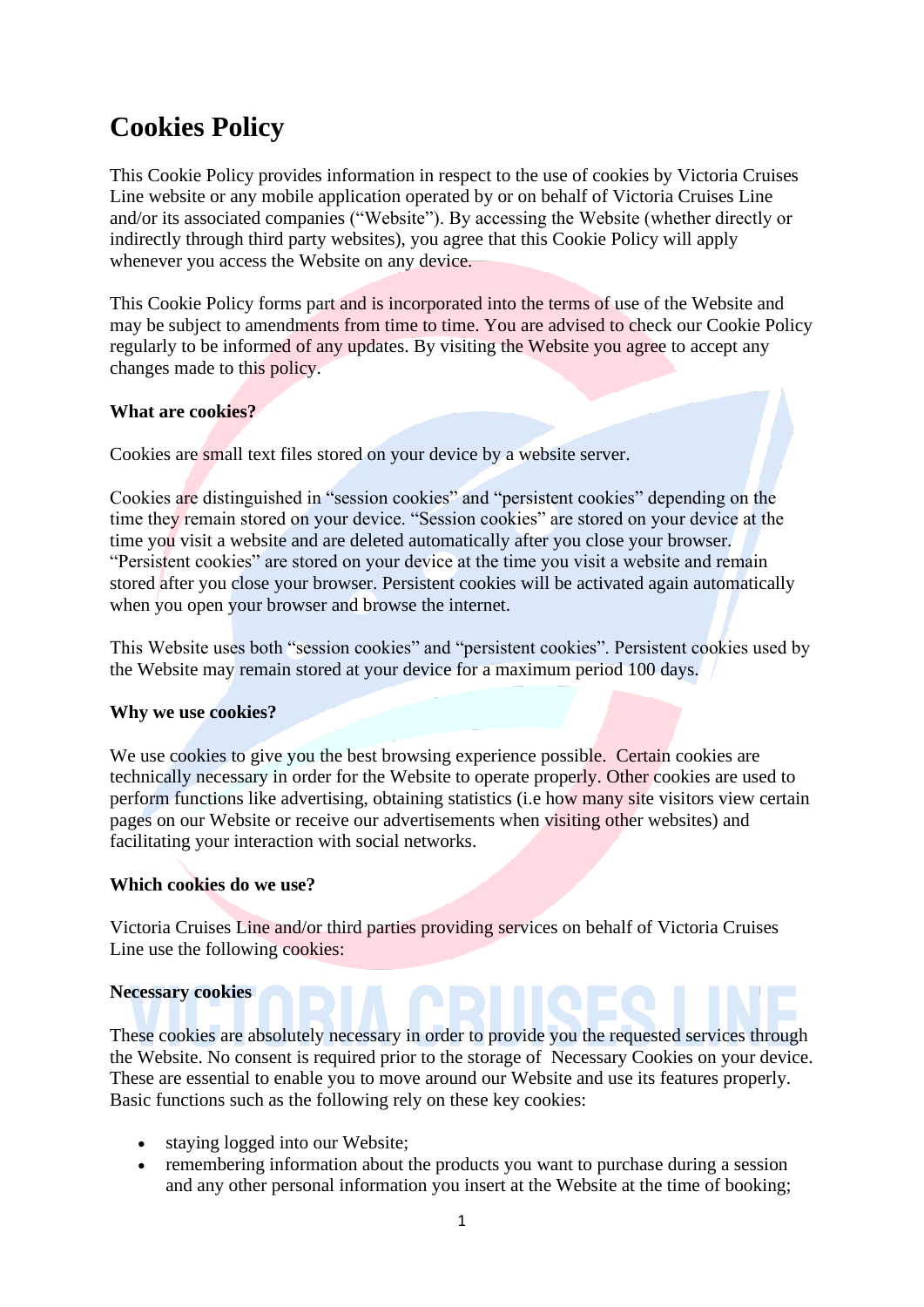- ensuring the safety of the requested transactions by directing you to payment applications of third party websites and redirecting you to the Website in order to complete your booking;
- helping you retrieve information about your booking once this is completed;
- and, in general, providing services and information to you upon your request.

### **Performance Cookies**

These cookies collect information on how users use the Website, in order to enable us to update and improve our Website and visitor experience. These cookies do not collect information that identifies a visitor. Such cookies collect information, in respect of:

- pages that users visit more often;
- products and services which are of more interest:
- advertisements or offers that users have viewed:
- links that users have followed;
- error messages that users may receive while browsing the Website, etc.

## **Functionality Cookies**

These cookies remember your preferences and settings you have selected when visiting our Website, such as language settings, country of location, products you prefer or products that are not of your interest to you or to connect with social media websites. Our functionality cookies collect anonymous information

If you choose to delete/disable these functionality cookies, any preferences/settings you selected will not be retained for subsequent visits to our Website.

# **Advertising Cookies**

These cookies are used for market research and advertising purposes and collect information about your browsing habits so that we can adapt advertising to your interests and keep you informed about new products and offers.

Information collected through the use of cookies may remain anonymous or may be associated with your Internet Protocol Address ("IP Address") in case you choose to contact us and/or request further information from us. Especially, Advertizing Cookies may associate your browsing activity with your IP Address for targeted marketing purposes.

# **Third Party Cookies**

In order to provide more interesting content to you and help you interact with your social media accounts, the Website may incorporate third party content and services (e.g. "plugins" of Facebook, Twitter, YouTube, Instagram, Pinterest etc.) or links to third party websites. By accessing such third party links and/or websites, you are subject to the cookies policy of such third party. In such case, you proceed on your own responsibility and we bear no responsibility whatsoever in respect of any issue arising out of the storage of cookies on your device by any such third party websites.

#### **How to enable or disable cookies via your browser**